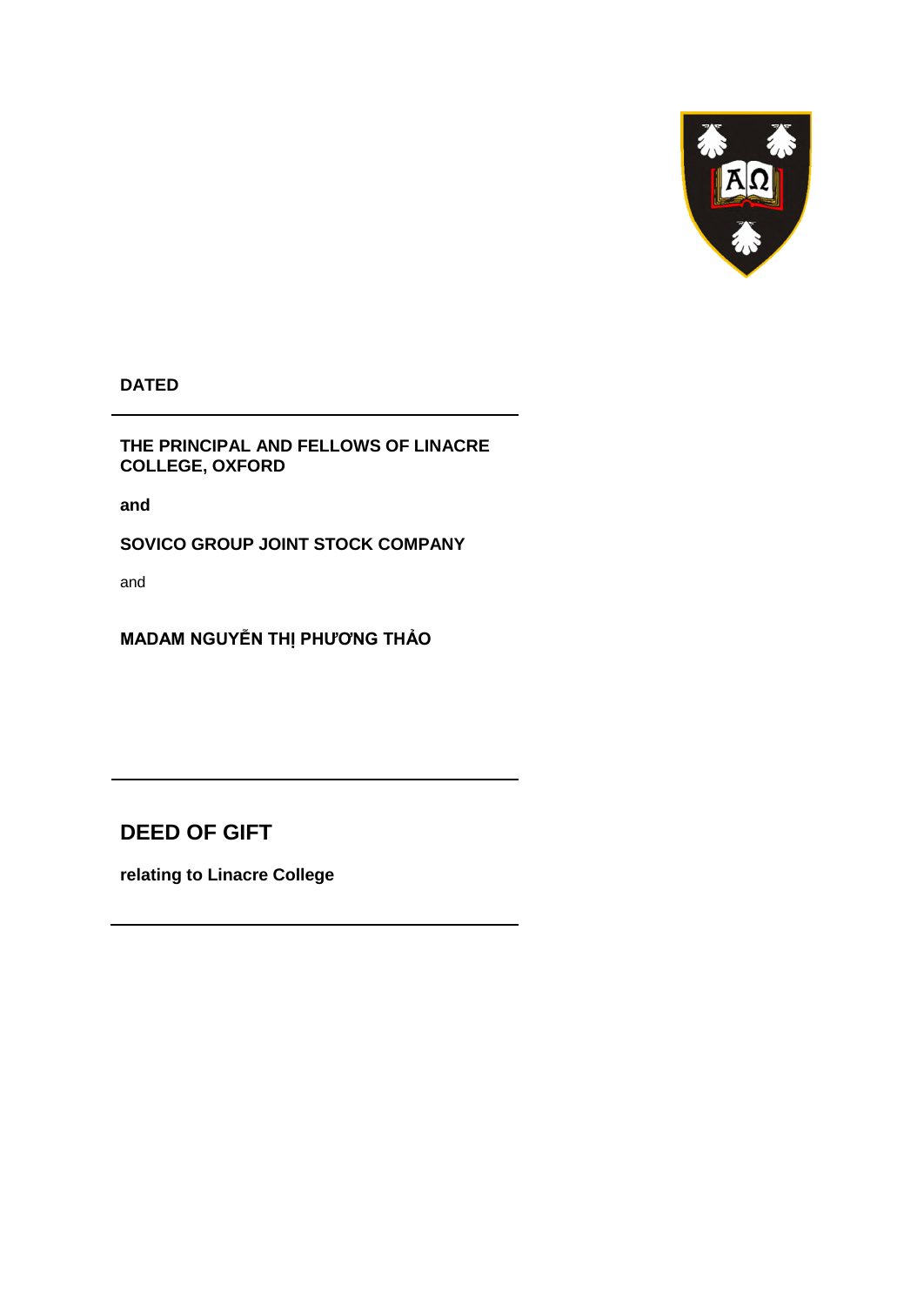#### **THIS DEED** is made on 2nd February 2022 **BETWEEN**:

- (1) **THE PRINCIPAL AND FELLOWS OF LINACRE COLLEGE, OXFORD**, whose administrative office is at Linacre College, St Cross Road, Oxford, OX1 3JA, United Kingdom (the "**College**"); and
	- (2) **SOVICO GROUP** Joint Stock Company, (Registered company number 0101205067) whose principle address is at Pacific Palace, no. 83 Ly Thuong Kiet Street, Hoan Kiem Distrisct, Hanoi, Vietnam (the "**Benefactor**" ); and
	- (3) **MADAM NGUYỄN THỊ PHƯƠNG THẢO**, SOVICO Chairwoman, whose principal address is at xxxxxxxxxxxxxxxxxxxxxxxxx. **(the "Guarantor")**

each a "**Party**" and collectively the "**Parties**".

#### **1. THE ESTABLISHMENT OF THE FUND**

- 1.1 In line with the timetable set out at Clause [1.5](#page-2-0) the Benefactor will donate to the College £155,000,000 (one hundred and fifty five million pounds sterling) (the "**Donation**").
- 1.2 The College shall hold the Donation, and any other money or property transferred to the College, on the terms of this Deed (the "**Fund**") and apply the Donation in accordance with clause [1.3](#page-1-0) for the advancement of education and research for the benefit of the public in line with the College's charitable objectives from time to time.
- <span id="page-1-2"></span><span id="page-1-1"></span><span id="page-1-0"></span>1.3 The Donation shall be used as follows:
	- 1.3.1 £40m shall be held on trust, the capital of which shall be retained in perpetuity and invested, the income from which shall be applied to the College's general funds.
	- 1.3.2 £5m shall be held on trust, the capital of which shall be retained in perpetuity and invested, the income from which to be used to establish and maintain Scholarships at the College together with £2.5m of matching funds from the University of Oxford's Graduate Endowment Matching Scheme.
	- 1.3.3 £100m shall be used to acquire suitable land, and to convert or construct buildings in accordance with clause [8.](#page-5-0)
	- 1.3.4 £10m shall be used to create and provide initial running cost funding for the provisionally named 'Oxford Leadership Centre' in collaboration with the Blavatnik School of Government.
- <span id="page-1-3"></span>1.4 The College may, whilst acting reasonably and within its charitable objectives, and after consultation with the Benefactor, vary the purpose to which any of the surplus income under clauses [1.3.1](#page-1-1) and [1.3.2](#page-1-2) may be used.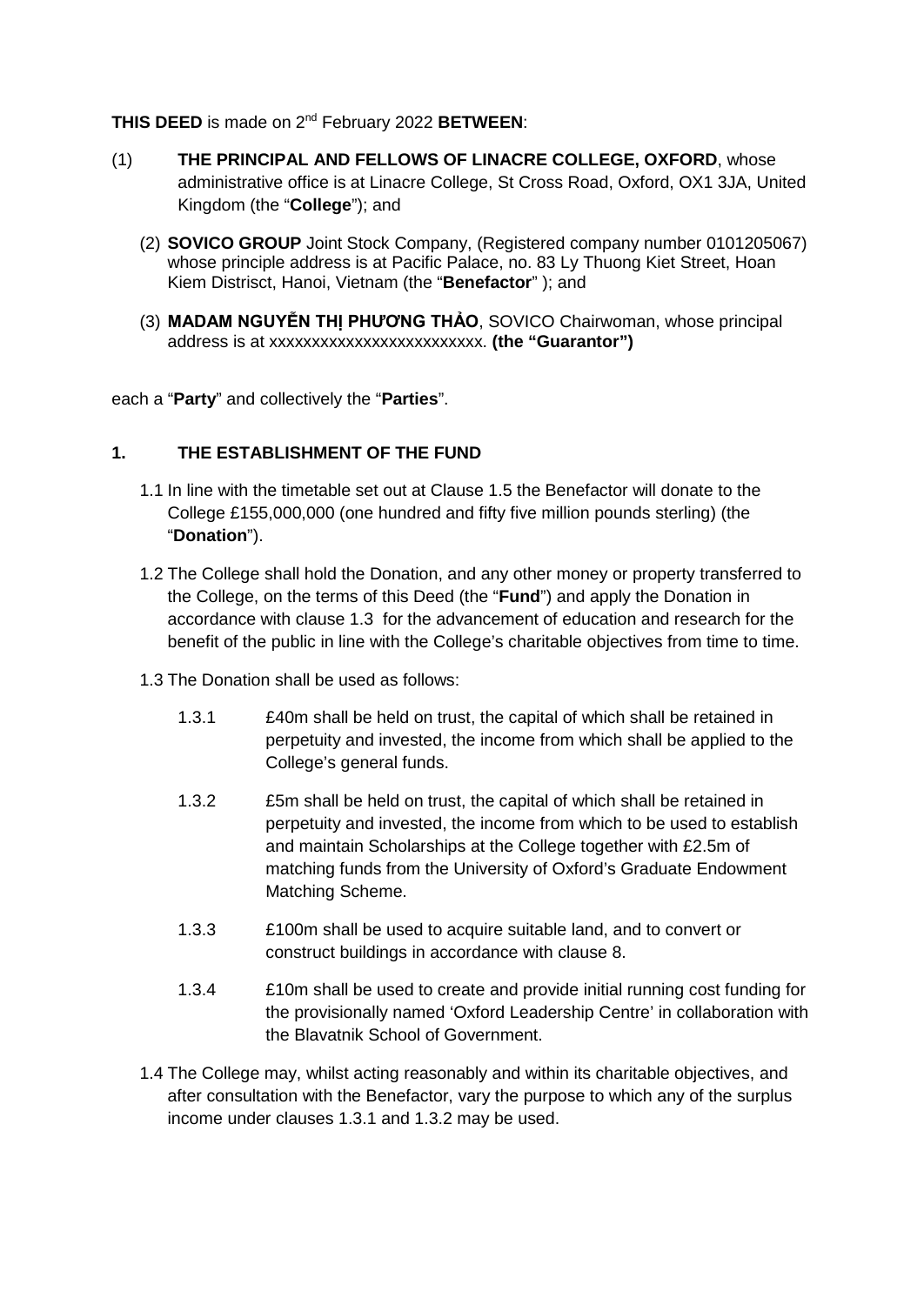<span id="page-2-0"></span>

| 1.5 The Benefactor shall pay the Donation to the College as follows: |  |
|----------------------------------------------------------------------|--|
|                                                                      |  |

| All figures in GBP       | By 30 June 2022 | By 31 December 2023 | By 31 August |
|--------------------------|-----------------|---------------------|--------------|
|                          |                 |                     | 2026         |
|                          |                 |                     |              |
| <b>Endowment Fund</b>    | 10 million      | 10 million          | 20 million   |
| Scholarships             | 5 million       |                     |              |
| <b>Oxford Leadership</b> |                 | 5 million           | 5 million    |
| Centre                   |                 |                     |              |
| New Graduate             | 35 million      | 35 million          | 30 million   |
| Centre                   |                 |                     |              |
|                          |                 |                     |              |
| <b>Total</b>             | 50 million      | 50 million          | 55 million   |

- 1.6 Notwithstanding any other provision in this Deed, the College is not obliged to carry out any obligation under this Deed with regards the construction, refurbishment or redevelopment of any buildings until it has received all payments due under Clause [1.5.](#page-2-0)
- 1.7 The Benefactor and the Guarantor warrants that they have complied with all applicable laws in relation to making the Donation, and indemnifiy the College against any claim arising from any actual or alleged breach of law by the Benefactor or the Guarantor.
- <span id="page-2-1"></span>1.8 At least 15 working days prior to each instalment, the Benefactor shall provide all reasonable assistance and information to Kroll Associates (or to an equivalent organisation appointed by the College) to perform all appropriate due diligence (including source of funds checks) to the satisfaction of the College, according to the principles of English law, Charity Commission guidelines and best practice.
- 1.9 Should the due diligence in Clause [1.8](#page-2-1) not be completed to the satisfaction of the College this Deed may be terminated by the College in accordance with clause 6.3. and the procedures outlined in Clause 6 shall apply at the discretion of the College.

# **2. NAME AND GOVERNANCE**

- <span id="page-2-2"></span>2.1 Subject to the College receiving prior Privy Council consent, and following receipt of the first full payment of the Donation under this deed, the College will use reasonable endeavours to change the name of the College to "Thao College", with effect from 1<sup>st</sup> September 2023.
- 2.2 . The College may at any time after the adoption of the name under Clause [2.1](#page-2-2) change the name of the College as it shall in its absolute discretion decide if: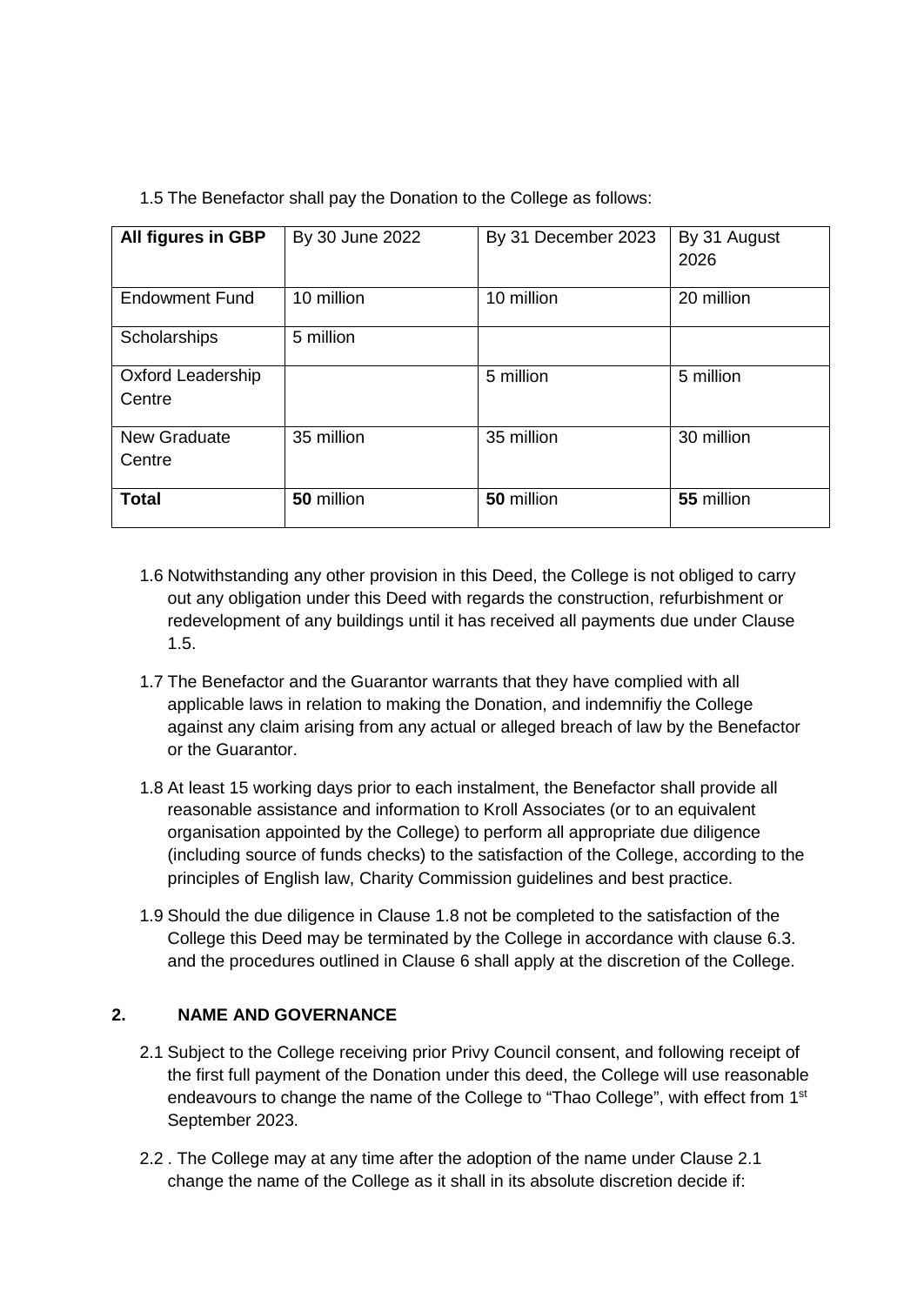- 2.2.1 this Deed is terminated; or
- 2.2.2 in exceptional circumstances (and after consultation with the Benefactor) if the College considers it is in the best interests of the College to do so. The parties acknowledge that exceptional circumstances shall include, without limitation, potential or actual harm to either party's reputation (incluing, without limitation, a breach by the Benefactor of clause [7\)](#page-4-0). Under such circumstances, the College may return the unspent portion of the Donation to the Benefactor and the Benefactor shall accept all such returned monies.
- 2.3 The College shall have power to pay out of the capital or the income of the Fund all costs of and incidental to the creation of the Fund and the management and administration of the Fund.
- 2.4 The Benefactor may, subject to the approval of the College, propose 'Thao' or other relatives names for buildings, facilities, scholarships and fellowships funded directly by the Donation or income derived from the Donation.
- 2.5 The College will establish an Advisory Council to be chaired by a representative of the Benefactor, whose purpose is to advise the College Trustees on the effective use of the Donation for the advancement of education and research for the benefit of the public, and to report to the Benefactor on the impact of the Donation in achieving those aims.

## **3. PROMOTION OF THE GIFT**

- 3.1 The College shall acknowledge the contribution of the Benefactor as appropriate, but without any obligation to provide any acknowledgment which would amount to a supply on which UK Value Added Tax (or similar taxes in the UK or elsewhere) is payable or which could result in the Donation being regarded as non-charitable trading income for the purposes of Corporation Tax.
- 3.2 The parties shall be entitled to publicise the Donation, provided that the form and content of any such publicity shall be agreed in advance by the College and Benefactor.
- 3.3 No University of Oxford or College commercial branding will be allowed, but the Benefactor may use the College name and crest for publicity purposes if agreed in advance in writing by the College. The College will invite suggestions from the Benefactor in developing a new crest and finding suitable new College colours, if the name change is approved by Privy Council (as outlined in clause [2.1\)](#page-2-2) and UK customs and legislation surrounding the issue of crests and colours.
- 3.4 Neither party shall act in any way or exercise its rights under this Deed in any manner which could reasonably be considered likely to bring into disrepute or otherwise tarnish the reputation, image or goodwill of the other party.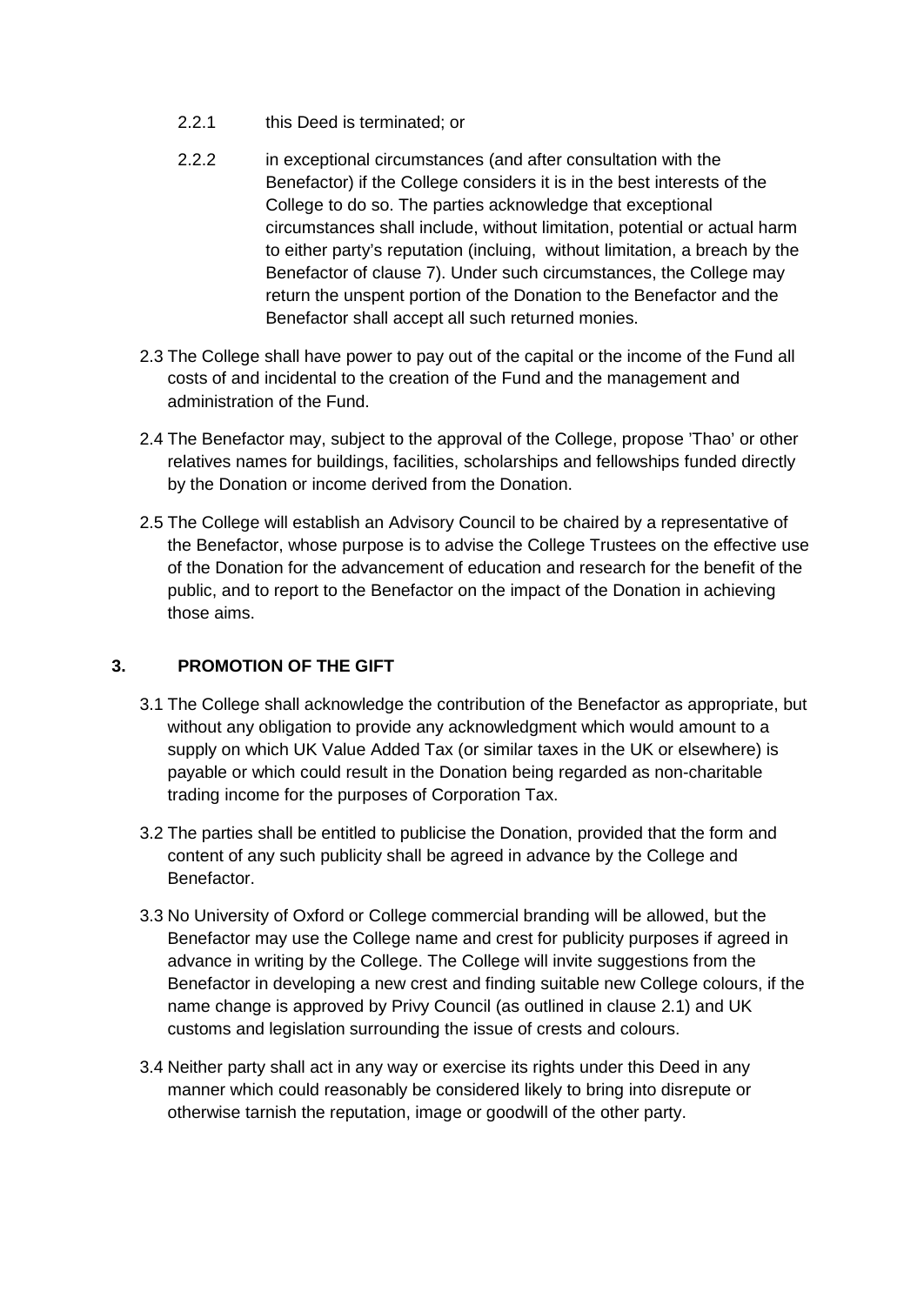#### <span id="page-4-3"></span>**4. FREEDOM OF INFORMATION**

4.1 The Benefactor acknowledges that the College is subject to the requirements of the Freedom of Information Act 2000 and the Environmental Information Regulations 2004. The College will make the final decision on the release of any information under these provisions but will consult with the Benefactor prior to doing so.

## **5. AMENDMENT**

5.1 Unless otherwise provided in this Deed, no variation of this Deed shall be valid unless it is in writing and signed by or on behalf of the Benefactor and the College.

## **6. TERMINATION**

- For the purposes of this clause 6, Party shall mean the College or Benefactor (not the Guarantor).
- <span id="page-4-2"></span>6.1 Either Party may terminate this Deed with immediate effect (or following such notice period as it sees fit) without prejudice to any of its rights or remedies, by giving written notice to the other Party if the other Party commits any material breach (which may, without limitation, consist of a series of minor breaches) of the terms of this Deed which (if capable of remedy) it fails to remedy within thirty (30) days of a notice in writing from the first Party specifying the breach and requiring such breach to be remedied
- 6.2 Upon termination of this Deed:
	- 6.2.1 the Benefactor will have no further obligation to make any Donations under this Deed; and
	- 6.2.2 subject to clause [6.4,](#page-4-1) the College shall have no further obligations under this Deed.
- 6.3 Notwithstanding clause 6.1 or any other provision of this Agreement, the College or the Benefactor may in exceptional circumstances and after consultation with the other party, terminate this Deed if the College or the Benefactor considers it is in their best interests to do so. The Parties acknowledge that exceptional circumstances shall include, without limitation, potential or actual harm to either Party's reputation. Under such circumstances, the College may return all or any part of the unspent portion of the Donation to the Benefactor as soon as reasonably practicable, and the Benefactor shall accept all such returned monies.
- <span id="page-4-1"></span>6.4 Any provision of this Deed that expressly or by implication is intended to come into or continue in force on or after termination or expiry of this Deed shall remain in full force and effect.

## <span id="page-4-0"></span>**7. NET ZERO CARBON COMMITMENT**

7.1 The Benefactor and all its subsidiary companies will develop a net carbon zero strategy by 31<sup>st</sup> December 2025 to: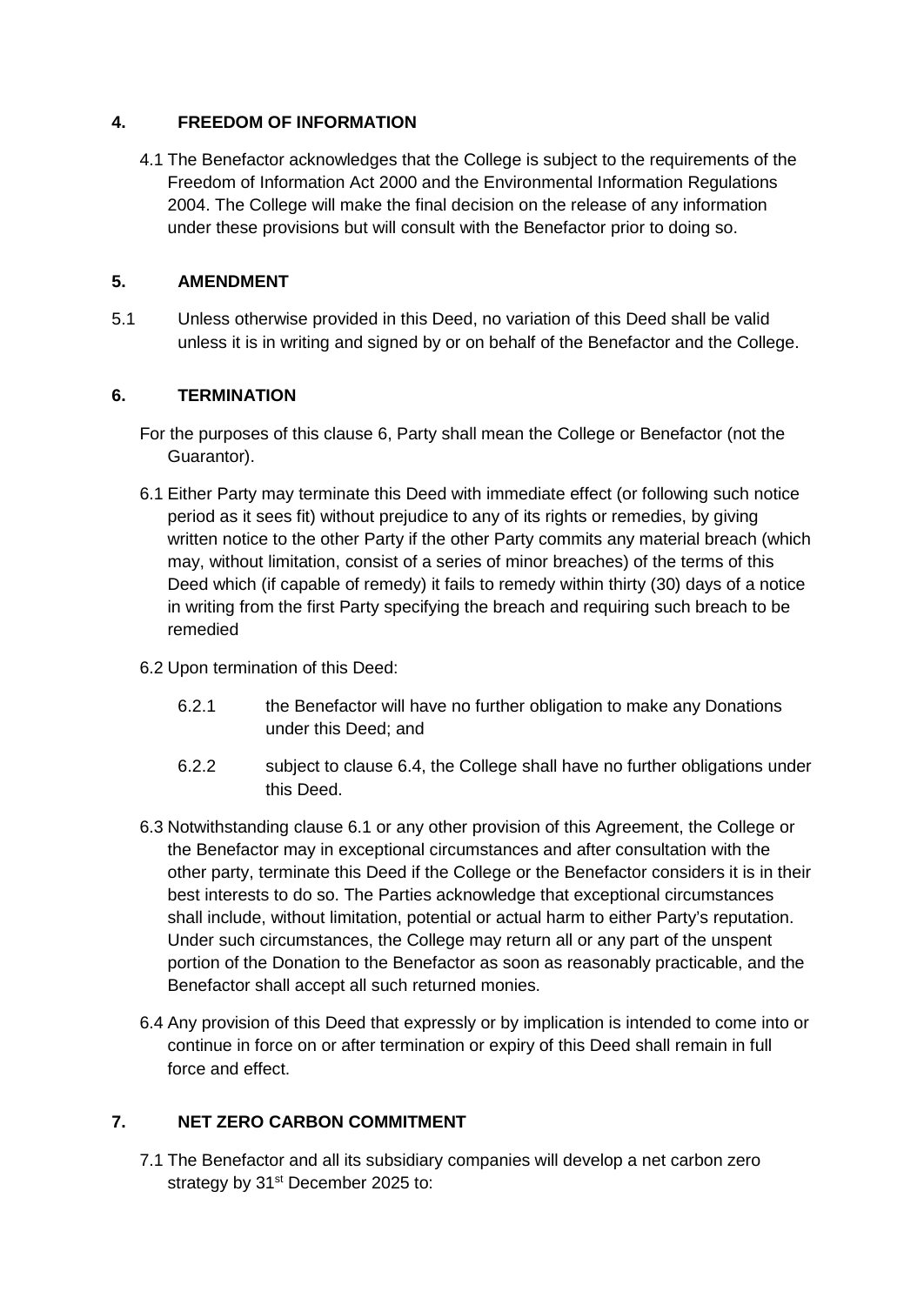- 7.1.1 meet various carbon-reducing milestones agreed with the College from time to time;
- 7.1.2 report annually on their carbon-reducing progress in line with the recommendations set out from time to time by the Task Force on Climate-related Financial Disclosures; and
- 7.1.3 achieve net carbon zero by 31 December 2050.
- 7.2 The College will provide education and comments to the Benefactor to develop and implement the net zezo carbon plan. The responsibility for creating and implementing the net zero plan remains exclusively with the Benefactor.
- 7.3 Any failure by the Benefactor or its subsidiary companies to meet the obligations under this Clause [7](#page-4-0) may in the absolute discretion of the College be deemed a material breach of this Deed for the purposes of Clause [6.1.](#page-4-2)

## <span id="page-5-0"></span>**8. NEW GRADUATE CENTRE**

- 8.1 The Donation made in accordance with Clause [1.3.3](#page-1-3) shall be used as follows:
	- 8.1.1 The College will use all reasonable endeavours to purchase the freehold land known by the parties as the West Banbury Road site (the '**Primary Site**'), for a sum not exceeding £35m.
	- 8.1.2 The remaining funds shall be used for the construction, renovation or redevelopment of buildings on the said land.
- 8.2 If, in the College's sole discretion, a purchase of the Primary Site cannot proceed for any reason, the College will, in consultation with the Benefactor, use all reasonable endeavours to obtain a suitable alternative (the '**Secondary Site**').
- <span id="page-5-1"></span>8.3 In the event that a purchase of the Primary Site or the Secondary Site is not contracted by 23:59 on 31 December 2024, any funds paid to the College in accordance with Clause [1.3.3](#page-1-3) (minus all reasonable costs incurred by the College in relation to the proposed purchase up to and including 31 December 2024) will be returned to the Benefactor on request.
- <span id="page-5-2"></span>8.4 If, following the purchase of the Primary Site or Secondary Site, the construction, refurbishment or redevelopment of any buildings on the land cannot proceed as a result of any building, regulatory, planning, or other restrictions, the College may dispose of the land. The Benefactor shall be notified of any such disposal at least 30 days in advance, and may request repayment of the sale proceeds (minus all reasonable disposal costs).
- 8.5 If the Benefactor fails to request repayment under Clauses [8.3](#page-5-1) or [8.4](#page-5-2) within 30 days of 31 December 2024 (for the purposes of Clause [8.3\)](#page-5-1) or within 30 days of the date of disposal (for the purposes of Clause [8.4\)](#page-5-2), the College shall retain the funds and shall use them for such purposes of the College as the Trustees of the College deem fit.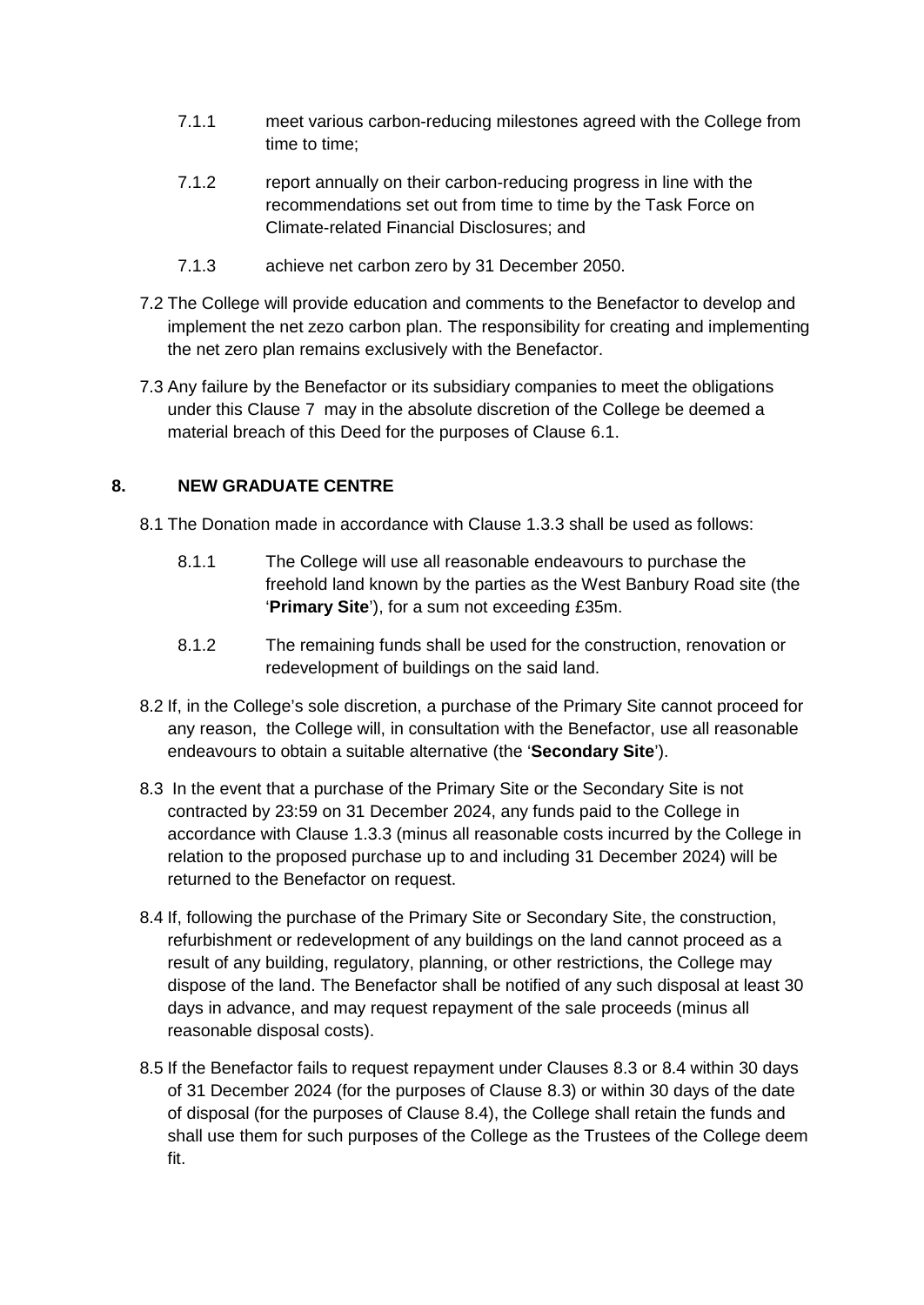#### **9. CONFIDENTIALITY OBLIGATIONS**

- 9.1 Each party undertakes that it shall not during the duration of this Deed, disclose to any person any confidential information concerning the other party, except as permitted by Clause [9.2.](#page-6-0)
- <span id="page-6-0"></span>9.2 Each party may disclose the other party's confidential information:
	- 9.2.1 as may be required by law, a court of competent jurisdiction or any governmental or regulatory authority including under Clause [4.](#page-4-3)
	- 9.2.2 already in the public domain;
- 9.3 No party shall use any other party's confidential information for any purpose other than to exercise its rights and perform its obligations under or in connection with this Deed.

#### **10. GUARANTEE**

- 10.1 The Guarantor unconditionally and irrevocably guarantees to the College the due and punctual performance by Benefactor of all its obligations under this Agreement and undertakes to indemnify and keep indemnified the College immediately on first demand against all losses, damages, costs and expenses of whatsoever nature which they or any of them may suffer or incur by reason of any default or unreasonable delay on the part of the Benefactor in the performance of the said obligations.
- 10.2 The liability of the Guarantor under this Agreement shall be as principal obligor and not merely as surety and shall not be affected, impaired or discharged by reason of any act, omission, matter or thing which but for this clause, might operate to release or otherwise exonerate the Guarantor from her obligations including, without limitation, any arrangement made between the other Parties or any alteration in the obligations on the part of the Benefactor under this Agreement or by time or other indulgence granted by the College.
- 10.3 This guarantee shall remain in force (regardless of any change in shareholding or control of the Benefactor) for so long as the Benefactor shall have any liability or obligation to the College under this Agreement and until all such liabilities and obligations have been discharged in full.

## **11. GENERAL**

11.1 Amounts specified for payment in this Deed are stated (a) net of any tax which may require to be withheld under applicable law (and which cannot be recovered or offset by the College); and (b) exclusive of UK Value Added Tax. Whenever the Benefactor is obliged to make a payment under this Deed which attracts value added, sales, use, excise, other similar taxes or duties or currency exchange expenses or banking charges under any national or supranational laws and regulations applicable to a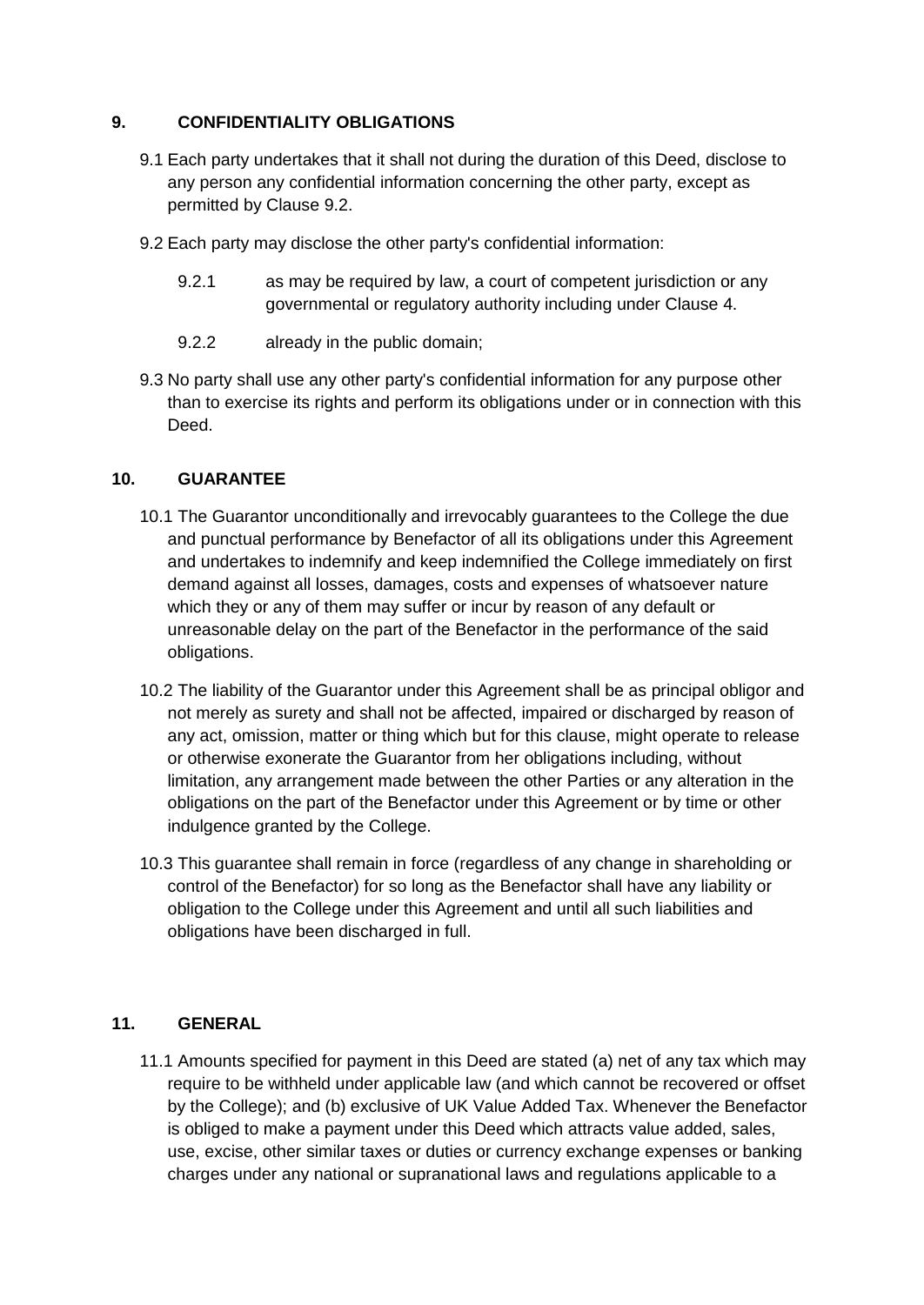party or any party's obligations described under or pursuant to this Deed ("**Applicable Tax Amount**") the Benefactor shall be liable to pay such Applicable Tax Amount in addition to the sums otherwise payable under this Deed.

- 11.2 Neither party shall be in breach of this Deed nor liable for delay in performing, or failure to perform, any of its obligations under this Deed (other than an obligation to make any payment due to the other party) to the extent that such delay or failure is caused by events, circumstances or causes beyond its reasonable control. In such circumstances the affected party shall be entitled to a reasonable extension of the time for performing such obligations.
- 11.3 This Deed and any documents referred to in it constitute the entire agreement and understanding between the parties with respect to the subject matter of this Deed and supersede, cancel and replace all prior agreements, licences, negotiations and discussions between the parties relating to it. Each party confirms and acknowledges that it has not been induced to enter into this Deed by, and shall have no remedy in respect of, any statement, representation, warranty or undertaking (whether negligently or innocently made) not expressly incorporated into it. However, nothing in this Deed purports to exclude liability for any fraudulent statement or act.
- 11.4 If any provision of this Deed (or part of any provision) is found by any court or other authority of competent jurisdiction to be invalid, illegal or unenforceable, that provision or part-provision shall, to the extent required, be deemed not to form part of the Deed, and the validity and enforceability of the other provisions of the Deed shall not be affected.
- 11.5 A waiver of any right under this Deed is only effective if it is in writing and it applies only to the party to whom the waiver is addressed and the circumstances for which it is given.
- 11.6 Except as expressly provided, nothing in this Deed is intended to, or shall operate to, create a partnership between the parties, or to authorise either party to act as agent for the other, and neither party shall have authority to act in the name or on behalf of or otherwise to bind the other in any way.
- 11.7 In the event of a change of control of the Benefactor, the obligations on the College to consult with the Benefactor under this Deed shall expire, unless the change of control is in favour of Madam Thao's immediate descendents.
- 11.8 Neither party shall, without the prior written consent of the other party, assign, transfer, charge, create a trust in, or deal in any other manner with all or any of its rights or obligations under this Deed.
- 11.9 This Deed may be executed in any number of counterparts, each of which when executed and delivered shall constitute a duplicate original, but all the counterparts shall together constitute the one Deed. No counterpart shall be effective until each party has executed and delivered at least one counterpart.
- 11.10 A person who is not a party to this Deed shall not have any rights under or in connection with it by virtue of the Contracts (Rights of Third Parties) Act 1999.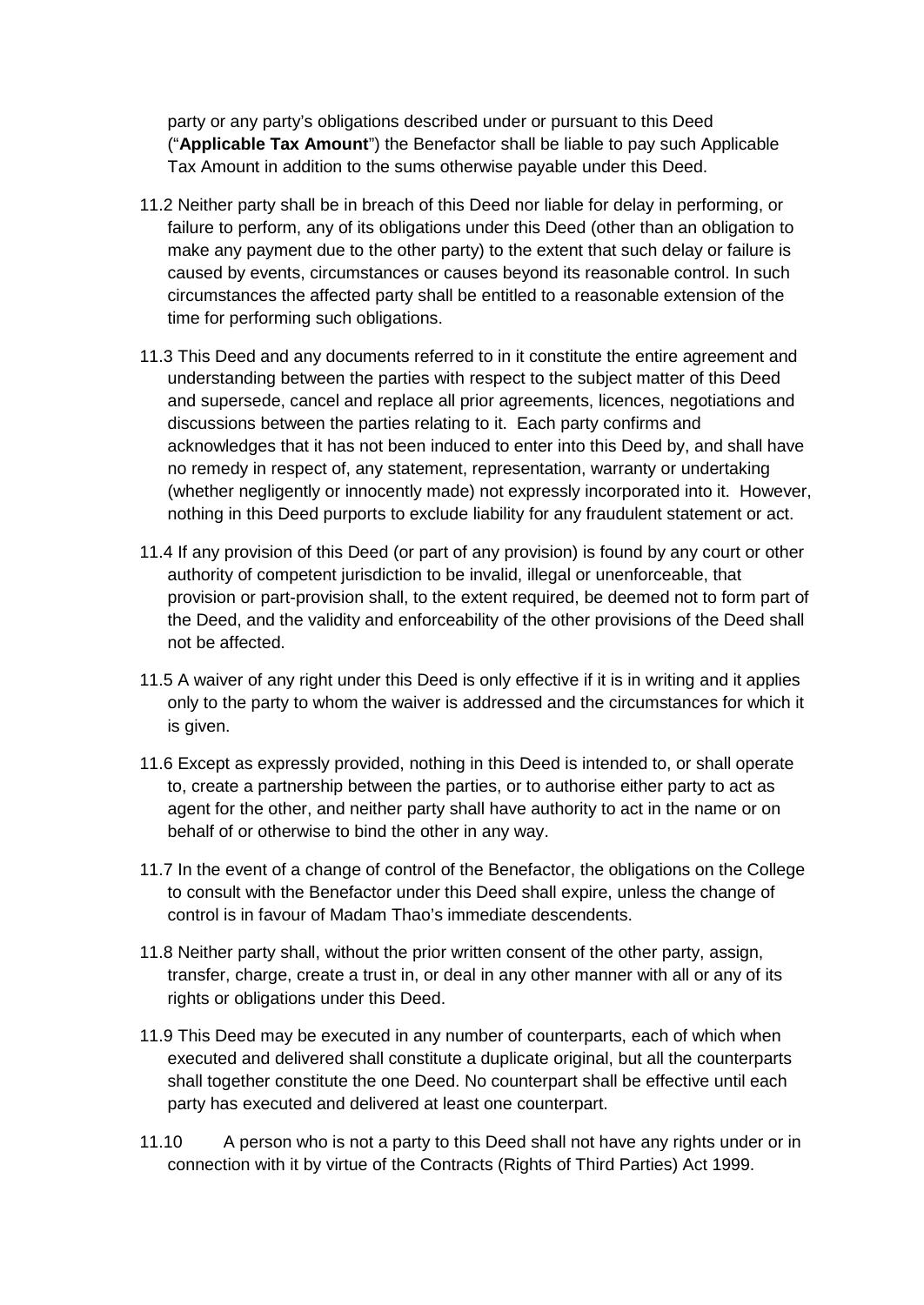11.11 Clause headings are for convenience only and shall not be taken into account in the interpretation of this Deed.

## **12. NOTICES**

- 12.1 Notice given under this Deed shall be in writing (accompanied by electronic notices for reference), sent for the attention of the person signing this Deed on behalf of the recipient party and to the address given on the front page of this Deed (or such other address or person as the relevant party may notify to the other party) and shall be delivered:
	- 12.1.1 personally, in which case the notice will be deemed to have been received at the time of delivery;
	- 12.1.2 by international standard post if being sent to an address outside the country of posting, in which case the notice will be deemed to have been received at 09:00 in the country of receipt on the seventh (7th) normal working day in the country specified in the recipient's address for notices after the date of posting.
- 12.2 To prove service of notice, it is sufficient to prove that the envelope containing the notice was properly addressed and posted or handed to the courier.

## <span id="page-8-0"></span>**13. GOVERNING LAW AND DISPUTE RESOLUTION PROCEDURE**

- 13.1 This Deed and any dispute or claim (including any non-contractual dispute or claim) arising out of or in connection with it or its subject matter, shall be governed by, and construed in accordance with, the laws of England and Wales.
- <span id="page-8-2"></span>13.2 Subject to the remainder of this clause [13,](#page-8-0) the parties irrevocably agree that the courts of England and Wales shall have exclusive jurisdiction to settle any dispute or claim (including any non-contractual dispute or claim) that arises out of or in connection with this Deed or its subject matter.
- <span id="page-8-1"></span>13.3 In the event that any claim or dispute arises out of or in connection with this Deed, the parties shall, following service of written notice by one party on the other, attempt to resolve amicably by way of good faith negotiations and discussions any such dispute or claim as soon as reasonably practicable (and in any event within 14 calendar days after such notice or by such later date as the parties may otherwise agree in writing). If the parties are unable to resolve the dispute or claim in accordance with this clause [13.3,](#page-8-1) either party may commence proceedings in accordance with clause [13.2.](#page-8-2)

Nothing in this clause [13](#page-8-0) shall prevent either party from applying at any time to the court for injunctive relief on the grounds of infringement, or threatened infringement, of the other party's obligations of confidentiality contained in this Deed or infringement, or threatened infringement, of the applicant's intellectual property rights.